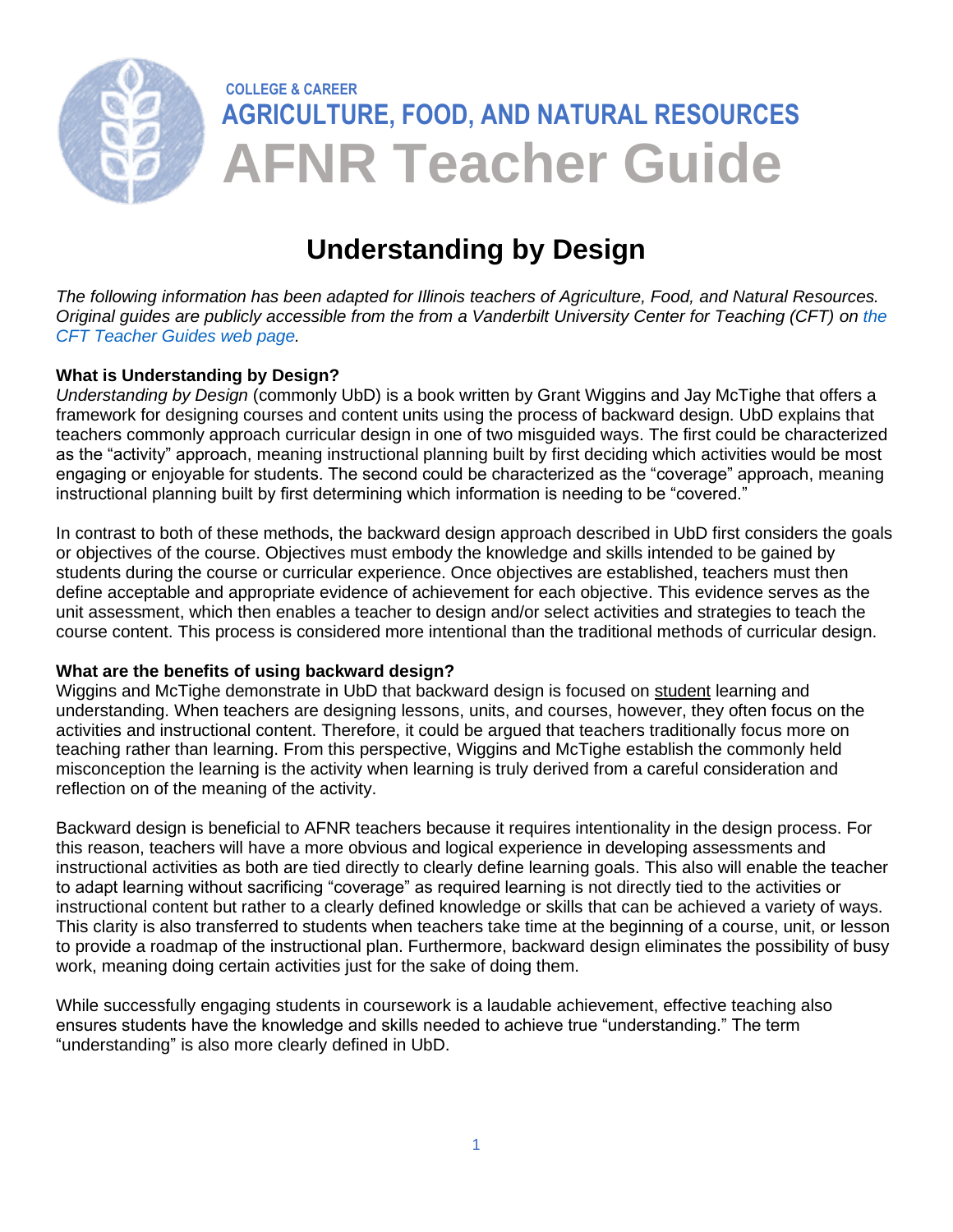# **The Three Stages of UbD**

The backward design process of UbD can be characterized into three stages. They are:

- 1. Identify desired results.
- 2. Determine acceptable evidence.
- 3. Plan learning experiences and instruction.

## *Stage 1. Identify Desired Results*

The instructor must first consider the learning goals of the lesson, unit, or course. Wiggins and McTighe provide a useful process of three succinct questions to help teachers focus on the most valuable understandings. Those questions are:

1. What should participants hear, read, view, explore, or otherwise encounter?

This information is that which students should be exposed to during the lesson, unit, or course meaning that students are at least familiar with the concept, idea, or facts. This information is the lowest priority.

2. What knowledge and skills should participants master?

The knowledge and skills referenced here might better be phrased as what students should know and be able to do following the lesson, unit, or course. The information in this stage could be the facts, concepts, principles, processes, strategies, and methods students should know when the leave the learning module. This information is of moderate priority.

3. What are big ideas and important understandings participants should retain?

The big ideas and important understandings, called "enduring understandings" in UbD, are those ideas that teachers want students to remember for an extended period of time after they have completed the lesson, unit or course. This information is of top priority.

If used in the order they are listed, a teacher can use these questions to take a progressively more important focus on those ideas that are the most critically important. Once ideas have been identified in the third question, they can be the basis for learning goals specific to the lesson, unit, or course.

#### *Stage 2. Determine Acceptable Evidence*

The instructor must now consider the assessments and performance tasks students will complete in order to demonstrate evidence of understanding and learning. Because clearly defined learning goals were established in the first stage, teachers can decide what evidence students can provide to show they have achieved (in the case of summative, or final, assessments) or have started to attain (in the case of formative assessments) the intended learning outcomes. Teachers should consider the following questions in this stage:

- 1. How will I know if students have achieved the desired results?
- 2. What will I accept as evidence of student understanding and proficiency?

Teachers should consider a wide variety of assessment strategies to ensure that the method of assessment most appropriately aligns to the learning goal. Sometimes assessments do not align to the desired learning goal, and both students and teachers may experience frustration if the chosen method of assessment unintentionally prevents the learner from demonstrating their growth in knowledge and skills.

#### *Stage 3. Plan Learning Experiences and Instruction*

The final stage of backward design is the point at which teachers consider how they will actually "teach" the content knowledge and relevant skills needed to perform well on the chosen assessment. The following questions should be considered by teachers when choosing teaching methods:

1. What enabling knowledge (meaning facts, concepts, and principles) and relevant skills (meaning processes, procedures, and strategies) will students need in order to perform effectively on the chosen assessment and achieve the desired results?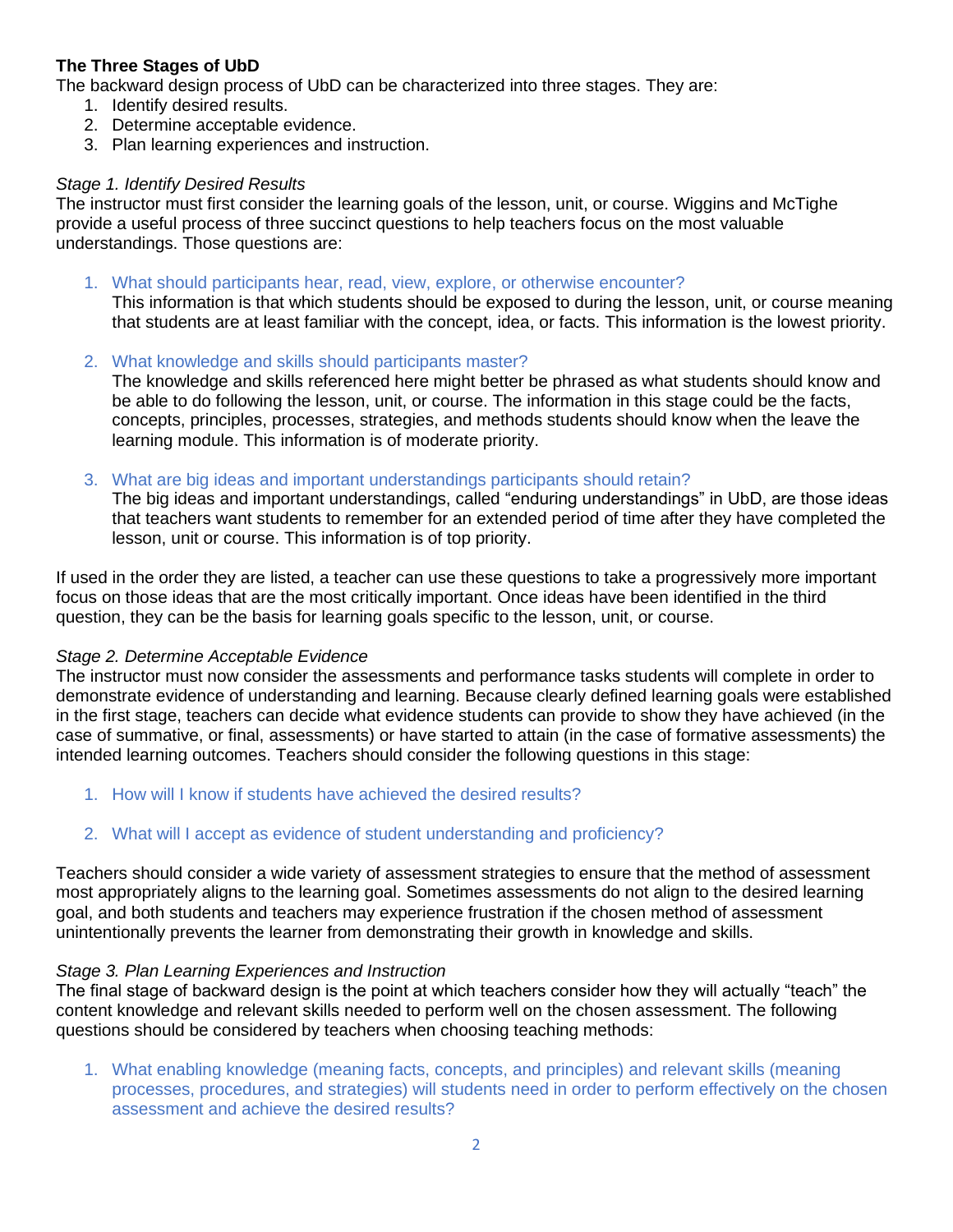- 2. What activities or experiences will equip students with the knowledge and skills needed?
- 3. What will need to be taught and coached, and how should it best be delivered in light of the performance goals?
- 4. What materials and resources are best suited to accomplish these goals?

It is important that teachers utilize a wide variety of instructional strategies when considering these questions. If the method of teaching is not properly aligned with the chosen assessment strategy, students may not be able to demonstrate the knowledge or skills they have gained.

#### **The UbD Template**

Wiggins and McTighe provide a template to use in successfully implementing the three stages of backward design. UbD Template 2.0 is free and publicly [available on McTighe's public web page.](https://jaymctighe.com/resources) The older version (UbD Template 1.0) is also available online. See **Figure 1** to view the template with embedded descriptions of each component.

| <b>Stage 1 - Desired Results</b>                                                                                                                                                     |                                                                                                                                                                                                                                                                                                                                                                                        |                                                         |
|--------------------------------------------------------------------------------------------------------------------------------------------------------------------------------------|----------------------------------------------------------------------------------------------------------------------------------------------------------------------------------------------------------------------------------------------------------------------------------------------------------------------------------------------------------------------------------------|---------------------------------------------------------|
| <b>ESTABLISHED</b>                                                                                                                                                                   | <b>Transfer</b>                                                                                                                                                                                                                                                                                                                                                                        |                                                         |
| <b>GOALS</b>                                                                                                                                                                         | Students will be able to independently use their learning to                                                                                                                                                                                                                                                                                                                           |                                                         |
| The enduring<br>understandings and                                                                                                                                                   | Refers to how students will transfer the knowledge gained from the lesson, unit, or course and apply it<br>outside of the context of the course.                                                                                                                                                                                                                                       |                                                         |
| learning goals of the                                                                                                                                                                | <b>Meaning</b>                                                                                                                                                                                                                                                                                                                                                                         |                                                         |
| lesson, unit, or course.                                                                                                                                                             | <b>UNDERSTANDINGS</b>                                                                                                                                                                                                                                                                                                                                                                  | <b>ESSENTIAL QUESTIONS</b>                              |
|                                                                                                                                                                                      | Students will understand that                                                                                                                                                                                                                                                                                                                                                          |                                                         |
|                                                                                                                                                                                      |                                                                                                                                                                                                                                                                                                                                                                                        | Refers to the provocative questions that foster         |
|                                                                                                                                                                                      | Refers to the big ideas and specific understandings                                                                                                                                                                                                                                                                                                                                    | inquiry, understanding, and transfer of learning.       |
|                                                                                                                                                                                      | students will have when the complete the lesson,                                                                                                                                                                                                                                                                                                                                       | These questions typically frame the lesson, unit, or    |
|                                                                                                                                                                                      | unit, or course.                                                                                                                                                                                                                                                                                                                                                                       | course and are often revisited. If students attain the  |
|                                                                                                                                                                                      |                                                                                                                                                                                                                                                                                                                                                                                        | established goals, they should be able to answer the    |
|                                                                                                                                                                                      |                                                                                                                                                                                                                                                                                                                                                                                        | essential question(s).                                  |
|                                                                                                                                                                                      | <b>Acquisition</b>                                                                                                                                                                                                                                                                                                                                                                     |                                                         |
|                                                                                                                                                                                      | Students will know                                                                                                                                                                                                                                                                                                                                                                     | Students will be skilled at                             |
|                                                                                                                                                                                      |                                                                                                                                                                                                                                                                                                                                                                                        |                                                         |
|                                                                                                                                                                                      | Refers to the key knowledge students will acquire                                                                                                                                                                                                                                                                                                                                      | Refers to the key skills students will acquire from the |
|                                                                                                                                                                                      | from the lesson, unit, or course.                                                                                                                                                                                                                                                                                                                                                      | lesson, unit, or course.                                |
|                                                                                                                                                                                      |                                                                                                                                                                                                                                                                                                                                                                                        |                                                         |
| <b>Stage 2 - Evidence and Assessment</b>                                                                                                                                             |                                                                                                                                                                                                                                                                                                                                                                                        |                                                         |
| <b>Evaluative Criteria</b>                                                                                                                                                           | <b>Assessment Evidence</b>                                                                                                                                                                                                                                                                                                                                                             |                                                         |
|                                                                                                                                                                                      | PERFORMANCE TASK(S):                                                                                                                                                                                                                                                                                                                                                                   |                                                         |
| <b>Refers to the various</b>                                                                                                                                                         | types of criteria that<br>Refers to the authentic performance task(s) that students will complete to demonstrate the desired<br>students will be<br>understandings or demonstrate they have attained the goals. The performance task(s) are typically larger<br>assessments that coalesce various concepts and understandings like large projects or papers.<br><b>OTHER EVIDENCE:</b> |                                                         |
|                                                                                                                                                                                      |                                                                                                                                                                                                                                                                                                                                                                                        |                                                         |
| evaluated on.                                                                                                                                                                        |                                                                                                                                                                                                                                                                                                                                                                                        |                                                         |
|                                                                                                                                                                                      |                                                                                                                                                                                                                                                                                                                                                                                        |                                                         |
|                                                                                                                                                                                      |                                                                                                                                                                                                                                                                                                                                                                                        |                                                         |
| Refers to other types of evidence that will show if students have demonstrated achievement of the desired                                                                            |                                                                                                                                                                                                                                                                                                                                                                                        |                                                         |
|                                                                                                                                                                                      |                                                                                                                                                                                                                                                                                                                                                                                        |                                                         |
|                                                                                                                                                                                      | results. This includes quizzes, tests, homework, etc. This is also a good point to consider incorporating self-<br>assessments and student reflections.                                                                                                                                                                                                                                |                                                         |
|                                                                                                                                                                                      |                                                                                                                                                                                                                                                                                                                                                                                        |                                                         |
|                                                                                                                                                                                      |                                                                                                                                                                                                                                                                                                                                                                                        |                                                         |
| <b>Stage 3 - Learning Plan</b>                                                                                                                                                       |                                                                                                                                                                                                                                                                                                                                                                                        |                                                         |
| Summary of Key Learning Events and Instruction                                                                                                                                       |                                                                                                                                                                                                                                                                                                                                                                                        |                                                         |
|                                                                                                                                                                                      |                                                                                                                                                                                                                                                                                                                                                                                        |                                                         |
| This stage encompasses the individual learning activities and instructional strategies that will be employed. This includes lectures,<br>discussions, problem-solving sessions, etc. |                                                                                                                                                                                                                                                                                                                                                                                        |                                                         |
|                                                                                                                                                                                      |                                                                                                                                                                                                                                                                                                                                                                                        |                                                         |

## **Figure 1.** UbD Template 2.0 with Descriptions